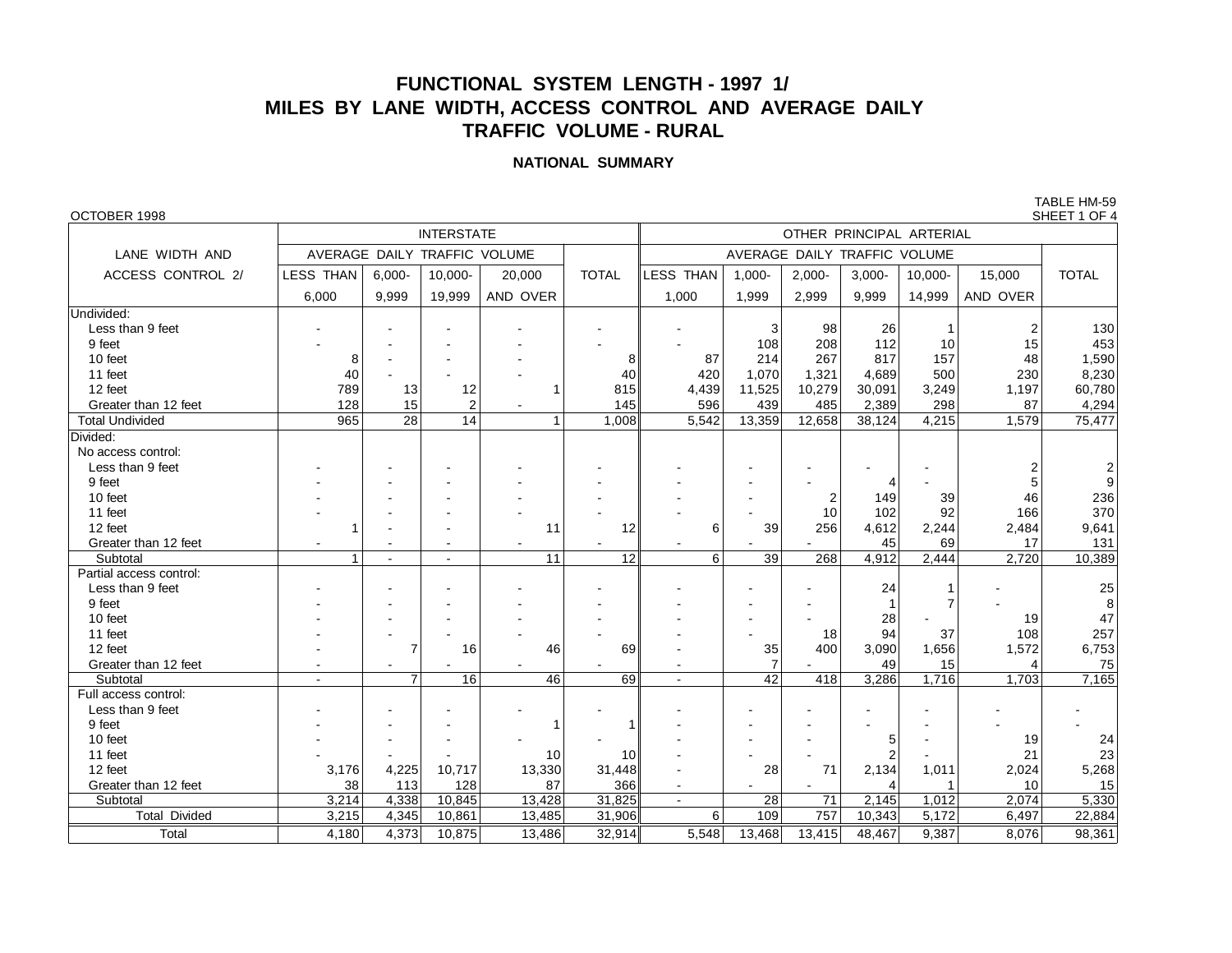## **FUNCTIONAL SYSTEM LENGTH - 1997 1/ MILES BY LANE WIDTH, ACCESS CONTROL AND AVERAGE DAILY TRAFFIC VOLUME - RURAL**

#### **NATIONAL SUMMARY**

TABLE HM-59

| OCTOBER 1998            |                 |                |                              |                |         |                |                 |          |                          |         |                |           |                          | SHEET 2 OF 4   |  |  |
|-------------------------|-----------------|----------------|------------------------------|----------------|---------|----------------|-----------------|----------|--------------------------|---------|----------------|-----------|--------------------------|----------------|--|--|
|                         |                 |                |                              | MINOR ARTERIAL |         |                | MAJOR COLLECTOR |          |                          |         |                |           |                          |                |  |  |
| LANE WIDTH AND          |                 |                | AVERAGE DAILY TRAFFIC VOLUME |                |         |                |                 |          |                          |         |                |           |                          |                |  |  |
| ACCESS CONTROL 2/       | <b>ESS THAN</b> | $1.000 -$      | $2,000 -$                    | $3,000 -$      | 10.000- | 15,000         | <b>TOTAL</b>    | ESS THAN | $100 -$                  | $500 -$ | $1.000 -$      | $5.000 -$ | 10,000                   | <b>TOTAL</b>   |  |  |
|                         | 1,000           | 1,999          | 2,999                        | 9,999          | 14,999  | AND OVER       |                 | 100      | 499                      | 999     | 4,999          | 9,999     | AND OVER                 |                |  |  |
| Undivided:              |                 |                |                              |                |         |                |                 |          |                          |         |                |           |                          |                |  |  |
| Less than 9 feet        | 51              | 66             | 116                          | 19             |         |                | 252             | 1,851    | 6,027                    | 1,951   | 1,203          | 11        |                          | 11,043         |  |  |
| 9 feet                  | 376             | 609            | 493                          | 293            | 11      |                | 1,782           | 3,239    | 12,419                   | 7,346   | 12,664         | 469       | 19                       | 36,156         |  |  |
| 10 feet                 | 2,994           | 4,604          | 3,496                        | 4,995          | 140     | 112            | 16,341          | 6,775    | 41,993                   | 29,361  | 40,687         | 2,088     | 268                      | 121,172        |  |  |
| 11 feet                 | 4,935           | 5,261          | 6,181                        | 8,728          | 493     | 96             | 25,694          | 11,419   | 29,033                   | 23,416  | 38,436         | 2,494     | 393                      | 105,191        |  |  |
| 12 feet                 | 18,776          | 21,431         | 13,131                       | 27,822         | 2,087   | 714            | 83,961          | 13,269   | 40,766                   | 27,291  | 55,059         | 6,903     | 1,342                    | 144,630        |  |  |
| Greater than 12 feet    | 971             | 1,407          | 1,038                        | 1,842          | 151     | 72             | 5,481           | 2,093    | 3,395                    | 947     | 4,825          | 719       | 174                      | 12,153         |  |  |
| <b>Total Undivided</b>  | 28,103          | 33,378         | 24,455                       | 43,699         | 2,882   | 994            | 133,511         | 38,646   | 133,633                  | 90,312  | 152,874        | 12,684    | 2,196                    | 430,345        |  |  |
| Divided:                |                 |                |                              |                |         |                |                 |          |                          |         |                |           |                          |                |  |  |
| No access control:      |                 |                |                              |                |         |                |                 |          |                          |         |                |           |                          |                |  |  |
| Less than 9 feet        |                 |                |                              |                |         |                |                 |          |                          |         |                |           |                          |                |  |  |
| 9 feet                  |                 |                |                              |                |         |                |                 |          |                          |         | $\overline{2}$ |           |                          | 2              |  |  |
| 10 feet                 |                 |                | 5                            | 79             | 86      | 12             | 182             |          |                          |         | 199            |           | 4                        | 203            |  |  |
| 11 feet                 |                 |                | 11                           | 80             | 146     | 51             | 288             |          |                          |         | 286            | 31        | 22                       | 339            |  |  |
| 12 feet                 | 2               | 101            | 123                          | 1,522          | 582     | 490            | 2,820           |          |                          |         | 671            | 835       | 188                      | 1,694          |  |  |
| Greater than 12 feet    |                 | $\overline{1}$ |                              | 20             | 5       | 31             | 57              |          | $\blacksquare$           | 8       | 30             | 44        | 6                        | 88             |  |  |
| Subtotal                | $\overline{2}$  | 102            | 139                          | 1,701          | 819     | 584            | 3,347           | $\sim$   | $\overline{\phantom{a}}$ | 8       | 1,188          | 910       | 220                      | 2,326          |  |  |
| Partial access control: |                 |                |                              |                |         |                |                 |          |                          |         |                |           |                          |                |  |  |
| Less than 9 feet        |                 |                |                              |                |         |                |                 |          |                          |         |                |           |                          |                |  |  |
| 9 feet                  |                 |                |                              |                |         |                |                 |          |                          |         |                |           |                          |                |  |  |
| 10 feet                 |                 |                |                              |                |         |                |                 |          |                          |         |                |           |                          |                |  |  |
| 11 feet                 |                 |                |                              | 47             |         | 18             | 65              |          |                          | 42      |                |           |                          | 42             |  |  |
| 12 feet                 |                 | 32             |                              | 324            | 269     | 133            | 765             |          | 145                      |         | 471            | 103       | 24                       | 743            |  |  |
| Greater than 12 feet    | $\overline{a}$  |                | $\overline{7}$               | 4              |         |                | 11              | $\sim$   |                          |         | 3              |           |                          | 3 <sup>1</sup> |  |  |
| Subtotal                | $\sim$          | 32             | 14                           | 375            | 269     | 151            | 841             | $\sim$   | 145                      | 42      | 474            | 103       | 24                       | 788            |  |  |
| Full access control:    |                 |                |                              |                |         |                |                 |          |                          |         |                |           |                          |                |  |  |
| Less than 9 feet        |                 |                |                              |                |         |                |                 |          |                          |         |                |           |                          |                |  |  |
| 9 feet                  |                 |                |                              |                |         |                |                 |          |                          |         |                |           |                          |                |  |  |
| 10 feet                 |                 |                |                              |                |         |                |                 |          |                          |         |                |           |                          |                |  |  |
| 11 feet                 |                 |                |                              |                |         |                |                 |          |                          |         |                |           |                          |                |  |  |
| 12 feet                 |                 |                |                              | 24             | 54      | 12             | 90              |          |                          | 28      | 13             | 14        |                          | 55             |  |  |
| Greater than 12 feet    | $\sim$          |                | $\overline{\phantom{a}}$     | $\blacksquare$ |         | $\blacksquare$ |                 | $\sim$   | $\blacksquare$           |         | $\blacksquare$ |           | $\overline{\phantom{a}}$ | $\sim$         |  |  |
| Subtotal                |                 |                | $\sim$                       | 24             | 54      | 12             | 90              | $\sim$   | $\overline{\phantom{a}}$ | 28      | 13             | 14        | ÷,                       | 55             |  |  |
| <b>Total Divided</b>    | $\overline{2}$  | 134            | 153                          | 2,100          | 1,142   | 747            | 4,278           | $\sim$   | 145                      | 78      | 1,675          | 1,027     | 244                      | 3,169          |  |  |
| Total                   | 28,105          | 33,512         | 24,608                       | 45,799         | 4,024   | 1,741          | 137,789         | 38,646   | 133,778                  | 90,390  | 154,549        | 13,711    | 2.440                    | 433,514        |  |  |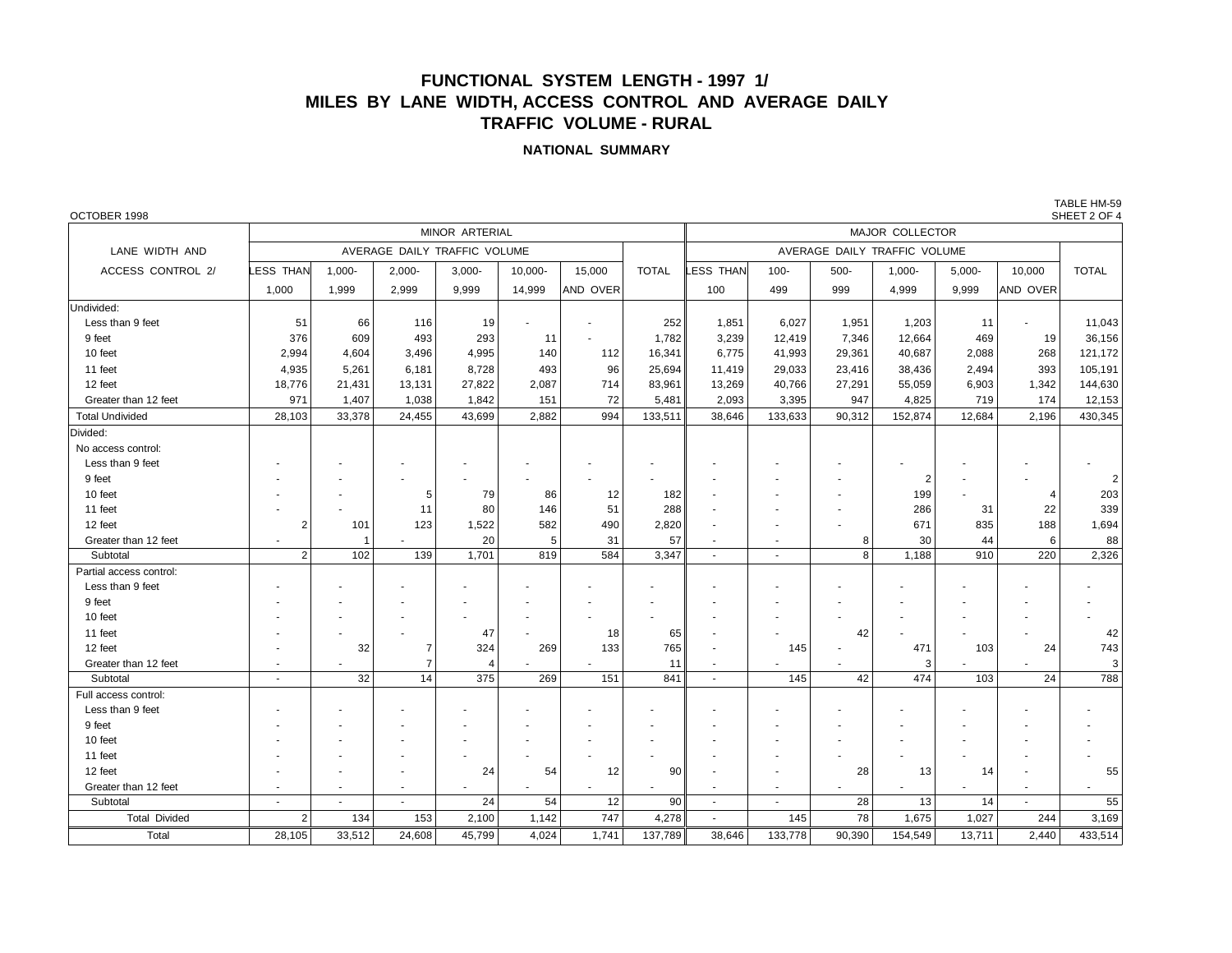# **FUNCTIONAL SYSTEM LENGTH - 1997 1/ MILES BY LANE WIDTH, ACCESS CONTROL AND AVERAGE DAILY TRAFFIC VOLUME - URBAN**

#### **NATIONAL SUMMARY**

| OCTOBER 1998             |                   |         |                              |                          |                          |              |                              |         |                                |                |             |              |                          |                              |           |        |         |             | SHEET 3 OF 4 |  |
|--------------------------|-------------------|---------|------------------------------|--------------------------|--------------------------|--------------|------------------------------|---------|--------------------------------|----------------|-------------|--------------|--------------------------|------------------------------|-----------|--------|---------|-------------|--------------|--|
|                          | <b>INTERSTATE</b> |         |                              |                          |                          |              |                              |         | OTHER FREEWAYS AND EXPRESSWAYS |                |             |              | OTHER PRINCIPAL ARTERIAL |                              |           |        |         |             |              |  |
| LANE WIDTH               |                   |         | AVERAGE DAILY TRAFFIC VOLUME |                          |                          |              | AVERAGE DAILY TRAFFIC VOLUME |         |                                |                |             |              |                          | AVERAGE DAILY TRAFFIC VOLUME |           |        |         |             |              |  |
| AND                      | LESS              |         |                              |                          | 100,000                  | <b>TOTAL</b> | LESS                         |         |                                |                | 100,000     | <b>TOTAL</b> | LESS                     |                              |           |        |         | 20,000      | <b>TOTAL</b> |  |
| <b>ACCESS CONTROL 2/</b> | <b>THAN</b>       | 15.000- | 35,000-                      | 60,000-                  | AND                      |              | <b>THAN</b>                  | 15,000- | 35,000-                        | 60.000-        | <b>AND</b>  |              | <b>THAN</b>              | $1.000 -$                    | $3,000 -$ | 5,000- | 10,000- | AND         |              |  |
|                          | 15,000            | 34,999  | 59,999                       | 99,999                   | <b>OVER</b>              |              | 15,000                       | 34,999  | 59,999                         | 99,999         | <b>OVER</b> |              | 1,000                    | 2,999                        | 4,999     | 9,999  | 19,999  | <b>OVER</b> |              |  |
| Undivided:               |                   |         |                              |                          |                          |              |                              |         |                                |                |             |              |                          |                              |           |        |         |             |              |  |
| Less than 9 feet         |                   |         |                              |                          |                          |              |                              |         |                                |                |             |              | 26                       | $\overline{2}$               | 21        | 21     | 16      | 14          | 100          |  |
| 9 feet                   |                   |         |                              |                          |                          |              |                              |         |                                |                |             |              | 2                        | 30                           | 12        | 55     | 86      | 30          | 215          |  |
| 10 feet                  |                   |         |                              |                          |                          |              | 12                           |         |                                |                |             | 19           |                          | 110                          | 115       | 460    | 1,331   | 1,139       | 3,160        |  |
| 11 feet                  |                   |         |                              |                          |                          |              | $\overline{2}$               | 42      |                                |                |             | 48           |                          | 88                           | 198       | 1,001  | 1,840   | 1,524       | 4,655        |  |
| 12 feet                  | 5                 | 3       | 10                           | з                        |                          | 21           | 255                          | 312     | 63                             | 38             | 17          | 685          | 36                       | 624                          | 1,301     | 4,928  | 8,581   | 5,531       | 21,001       |  |
| Greater than 12 feet     |                   |         |                              |                          |                          |              | 9                            | 20      | 7                              |                |             | 36           | $\mathbf{Q}$             | 73                           | 247       | 826    | 1,779   | 715         | 3,649        |  |
| <b>Total Undivided</b>   | 5                 | 3       | 11                           | 3                        | $\overline{\phantom{a}}$ | 22           | 278                          | 381     | 75                             | 39             | 17          | 790          | 82                       | 927                          | 1,894     | 7,291  | 13,633  | 8.953       | 32,780       |  |
| Divided:                 |                   |         |                              |                          |                          |              |                              |         |                                |                |             |              |                          |                              |           |        |         |             |              |  |
| No access control:       |                   |         |                              |                          |                          |              |                              |         |                                |                |             |              |                          |                              |           |        |         |             |              |  |
| Less than 9 feet         |                   |         |                              |                          |                          |              |                              |         |                                |                |             |              |                          |                              |           | -5     | 12      | -7          | 24           |  |
| 9 feet                   |                   |         |                              |                          |                          |              |                              |         |                                |                |             |              |                          |                              |           | 13     | 17      | 14          | 44           |  |
| 10 feet                  |                   |         |                              |                          |                          |              |                              |         |                                |                |             |              |                          | З                            |           | 53     | 114     | 347         | 517          |  |
| 11 feet                  |                   |         |                              |                          |                          |              |                              |         |                                |                |             |              |                          | 2                            | 23        | 92     | 414     | 1,222       | 1,753        |  |
| 12 feet                  |                   | 10      | з                            |                          |                          | 18           | 21                           | 54      | 24                             | $\overline{2}$ |             | 101          |                          | 74                           | 171       | 745    | 3,365   | 8,028       | 12,392       |  |
| Greater than 12 feet     | $\blacksquare$    |         |                              | $\overline{\phantom{a}}$ | $\overline{\phantom{a}}$ |              |                              |         |                                |                |             |              |                          | 5                            | <b>q</b>  | 73     | 252     | 396         | 736          |  |
| Subtotal                 | $\blacksquare$    | 10      | 3                            | 5                        | ÷                        | 18           | 21                           | 66      | 28                             | $\overline{2}$ | ٠           | 117          | 10                       | 84                           | 203       | 981    | 4,174   | 10,014      | 15,466       |  |
| Partial access control:  |                   |         |                              |                          |                          |              |                              |         |                                |                |             |              |                          |                              |           |        |         |             |              |  |
| Less than 9 feet         |                   |         |                              |                          |                          |              |                              |         |                                |                |             |              |                          |                              |           |        |         | 19          | 36           |  |
| 9 feet                   |                   |         |                              |                          |                          |              | $\overline{4}$               | ĥ       |                                |                |             | 11           |                          |                              |           |        |         | 3           | 6            |  |
| 10 feet                  |                   |         |                              |                          |                          |              |                              |         |                                |                |             | 10           |                          |                              |           |        | 10      | 185         | 197          |  |
| 11 feet                  |                   |         |                              |                          |                          |              | 20                           | 75      | 8                              |                | 8           | 115          |                          |                              |           | 10     | 64      | 231         | 306          |  |
| 12 feet                  |                   | 16      | 18                           | 10                       | $\overline{a}$           | 48           | 457                          | 893     | 522                            | 204            | 21          | 2,097        |                          | 44                           | 56        | 462    | 1,355   | 2,049       | 3,966        |  |
| Greater than 12 feet     |                   |         |                              |                          |                          |              | 8                            | 12      | 5                              |                |             | 25           |                          |                              | 5         | 23     | 45      | 44          | 121          |  |
| Subtotal                 | $\overline{4}$    | 17      | 18                           | 10                       | $\overline{\phantom{a}}$ | 49           | 489                          | 991     | 538                            | 210            | 30          | 2,258        | $\overline{\phantom{a}}$ | 48                           | 65        | 503    | 1,485   | 2,531       | 4,632        |  |
| Full access control:     |                   |         |                              |                          |                          |              |                              |         |                                |                |             |              |                          |                              |           |        |         |             |              |  |
| Less than 9 feet         |                   |         |                              |                          |                          |              |                              |         |                                |                |             |              |                          |                              |           |        |         |             | 2            |  |
| 9 feet                   |                   |         |                              |                          |                          |              |                              |         |                                |                |             | 6            |                          |                              |           |        |         |             |              |  |
| 10 feet                  |                   |         |                              | $\overline{2}$           |                          | 8            | 2                            |         | 3                              | 10             | 12          | 29           |                          |                              |           |        |         |             |              |  |
| 11 feet                  |                   |         | 6                            | 27                       | 33                       | 66           | 6                            | 43      | 39                             | 8              | 34          | 130          |                          |                              |           |        |         | 13          | 14           |  |
| 12 feet                  | 668               | 2,795   | 3,301                        | 2,840                    | 3,427                    | 13,031       | 535                          | 1,704   | 1,654                          | 1,032          | 801         | 5,726        |                          |                              | 10        | 60     | 164     | 339         | 573          |  |
| Greater than 12 feet     | 30                | 64      | 48                           | 28                       | 32                       | 202          | 6                            | 21      | 24                             | 11             |             | 62           |                          |                              |           |        |         | 3           | 8            |  |
| Subtotal                 | 698               | 2,860   | 3,356                        | 2,897                    | 3,496                    | 13,307       | 550                          | 1,773   | 1,722                          | 1,061          | 847         | 5,953        | ٠                        |                              | 10        | 62     | 168     | 357         | 597          |  |
| <b>Total Divided</b>     | 702               | 2,887   | 3,377                        | 2,912                    | 3,496                    | 13,374       | 1,060                        | 2,830   | 2,288                          | 1,273          | 877         | 8,328        | 10                       | 132                          | 278       | 1,546  | 5,827   | 12,902      | 20,695       |  |

Total 707 | 2,890 | 3,388 | 2,915 | 3,496 | 13,396 || 1,338 | 3,211 | 2,363 | 1,312 | 894 | 9,118 || 92 | 1,059 | 2,172 | 8,837 | 19,460 | 21,855

TABLE HM-59